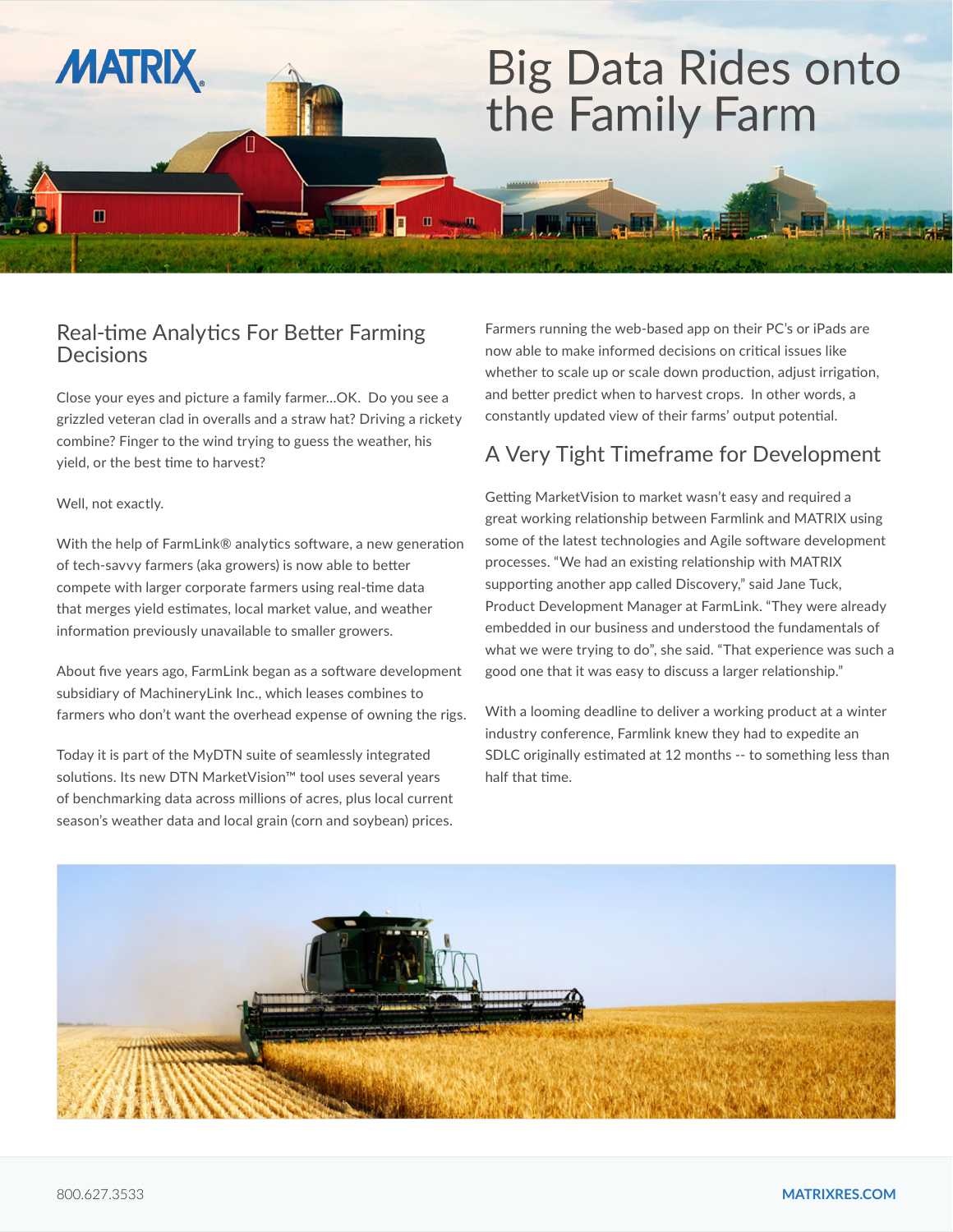# Solid Team Using the Latest Technologies

Darryl Allardice, MATRIX .NET Practice Lead, was brought in to manage the project. "Early on they were aggressive with their plans," he said. "They wanted us to bring on a lot of people because they knew this was a big project and it would be a challenge to do this in a short time." MATRIX believed that simply scaling development resources wasn't the answer. Finding solid developers, giving them the latest technology tools, surrounded with Agile processes, was the key.

"I can't say enough about the quality of people they added to the team," said Tuck. "Every single individual was a good fit and meshed well. They were as invested as we were and showed the same amount of interest and curiosity that I would expect my own teams to show."

## Front-end React JavaScript Library

Teams were divided into front-end and back-end development groups working independently.

MarketVision is a Single-Page Application which the team implemented using the React JavaScript library. The componentbased nature of React allowed for an easy and quick transition from UI mockups to UI implementation by enabling the team to quickly break down the user interface into reusable components. In addition, React's small API footprint and promotion of unidirectional data flow allowed the team to move quickly with the implementation and back-end service integration of each of the components.

 $\mathbf{A}$ 

**BE FARMLINK** 

## **Farm & Field**



#### Back-end ASP.NET Web API Framework

The website back-end was implemented using the ASP.NET WebAPI framework. With the team's strong background in .NET technology, using WebAPI to support this application was a natural choice. This framework made it easy to expose RESTful services which served out complex sets of agricultural and financial data provided by stored procedures in a SqlServer database.

It also provided powerful routing and parameter binding capabilities to support all the interactions needed by the frontend, while at the same time putting all the server-side power of .NET frameworks and the C# language at the team's fingertips.

The MATRIX team is wrapping up the last remaining PSAPS to help the customer complete the final 2016 requirements, months ahead of schedule.

#### UI/UX: Drilling Down into the Data

Concurrent with the app development, the MATRIX UI/UX team created hundreds of wireframes and mockups to support the many screen variations needed to properly visualize all the data presentations required. The three graphic designers worked hard to stay one sprint ahead of the development group, so they could match the development pace, while also accommodating the inevitable changes that would occur.

MATRIX UI/UX Practice Lead Ryan Wright said his team had to balance the need to show a lot of dense data with desire to have a simple to use interface "Typically an app doesn't have the magnitude of dense data that MarketVision does," he said. "All these different ways to view and access data created some really complex screens. The client wanted users to be able to drill into one specific field, or view aggregated data from all the fields. And to do it with minimal clicks and easy navigation that wasn't confusing even for novice users."